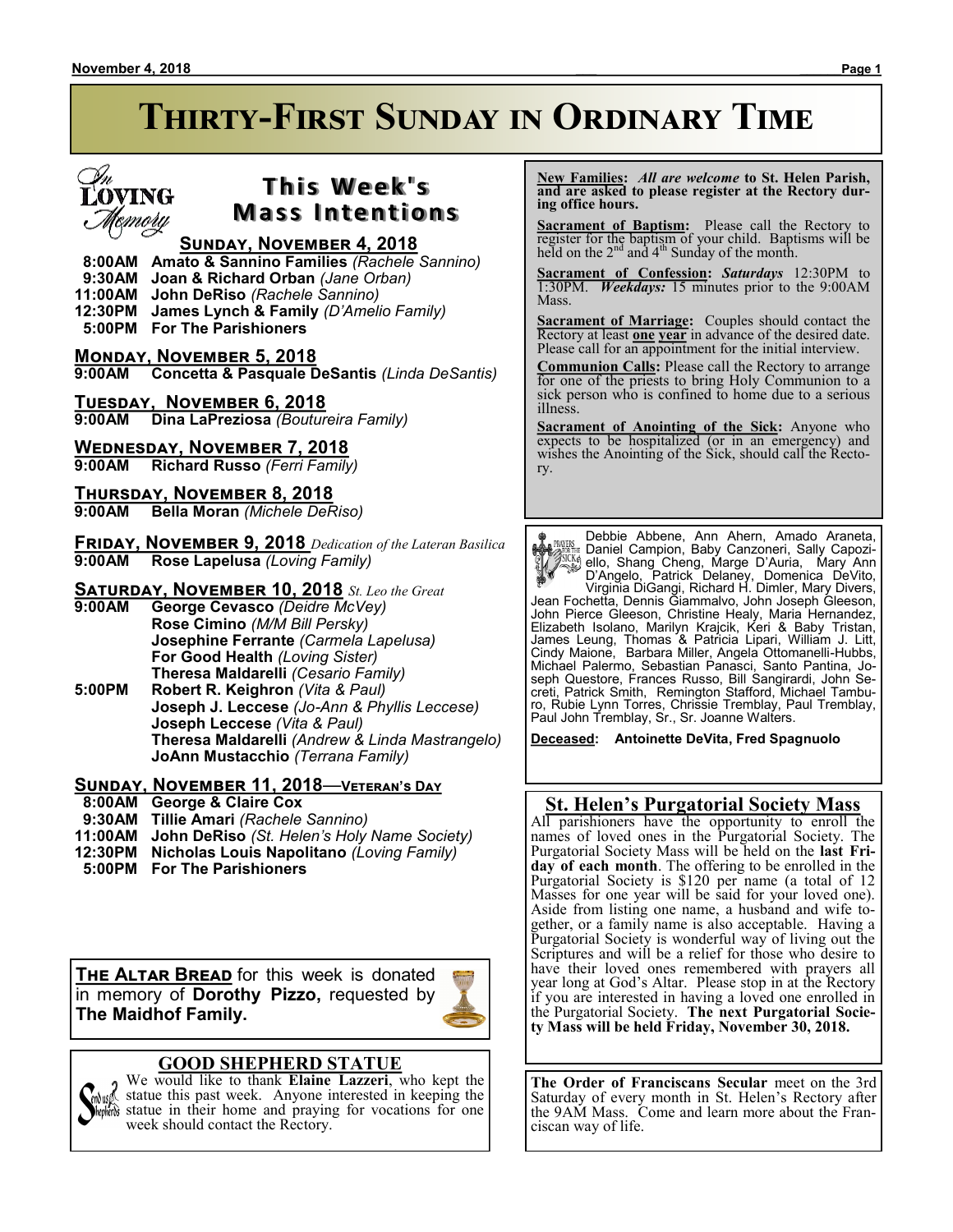## **"Who's on First? What's on Second? I Don't Know…Third Base"**

I recently had a conversation with a regular Mass attendee. This individual stated: "Father, I go the 5:00PM Mass every Saturday, and there are not many children at that Mass." I responded, "I know, but have you ever been to 9:30AM Mass on Sunday? Did you know the children's choir has more than 30 members?" The response was "There's a children's choir?" Another frequent flier once asked me, "I know Mr. Giusto (the organist) plays the organ at the 12:30 Mass, but who plays at the other Masses?" I thought the individual was joking.

Catholics tend to be very parochial. I would go a step further and say parishioners tend to be myopic (I do not mean this in a negative sense). Some parishioners always go to one Mass, "my Mass" whilst others are floaters, going whenever they can "make" it. For instance, in my last parish, an individual commented: "Father, I never see you at the Spanish Mass." My response was "There are 3 other priests who speak Spanish in this parish and 5 English Masses, take a guess where you will "see" me"! Or, I have had parishioners say to me "Father, I never see you at Mass!" Recognizing they do go to Mass, I asked "Which Mass do you attend?" They responded "I go at different times"; and I responded "Same here!"

There are six Sunday Masses celebrated every week at Saint Helen, beginning Saturday evening at 5:00. The Sunday Mass schedule is 8:00, 9:30, 11:00, 12:30 and 5:00 Sunday evening. Each Mass is unique in its demographic. The 9:30AM Mass has a children's choir and 11:00AM Mass has an adult choir. Mr. Giusto plays the organ at all the Masses and has an alternate fill in at the 5:00PM Mass on Sunday for at least half the Sundays in a month. The priest's schedule rotates every weekend, or at least I try to rotate the schedule.

I find more children attend the 9:30AM Mass on Sunday and more seniors at the 5:00PM Mass on Saturday. The Sunday evening Mass seems empty minutes before Mass, and then the pews suddenly fill up seconds before Mass. Interestingly, I find that more people leave after communion on Saturday evening (which is a terrible habit! Judas left early!) while this habit is virtually non existent at the 5:00PM on Sunday which, by the way, is a younger crowd. Then, there are the hearty regulars at the 8:00AM Mass, a Mass that Msgr. Pfeiffer had requested to say every Sunday. There are some people at that Mass I barely recognize! To no fault of their own, or my own, but as to the fact that Msgr. Pfeiffer has been celebrating that Mass regularly for years. Now that Msgr. Pfeiffer has moved on to assisted living, I will see them more often.

I once had an individual say to me, "The Deacon always preaches at your Mass." My response was, "The deacons preach only once a month, how often do you go?"

All in all, I can not complain, in fact I rejoice, as Saint Helen parish has more people attending Mass than almost any of the 11 local parishes in the area! That being said, you never know **who** is going to show up or **what's** going to happen, albeit the Sacred Mysteries. The reality is, when it comes to demographics… **I don't know**.

### **Fr. Colamaria**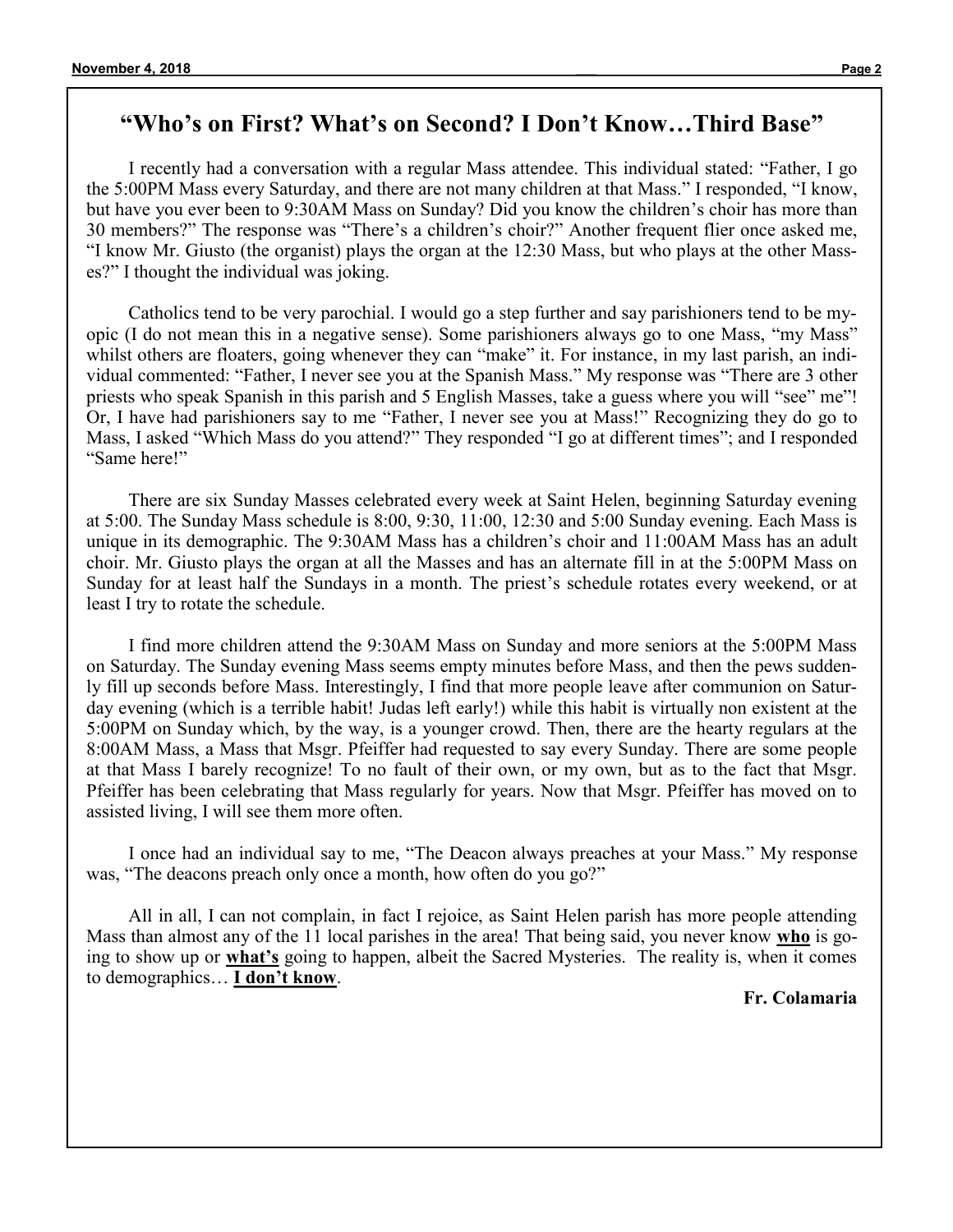

Parents seeking Baptism for their children *who live within the territory of St. Helen Parish* are asked to register as members of the parish before requesting an initial interview for Baptism. Registration is easily done at the parish office anytime during business hours.

Parents seeking Baptism for their children *who live outside the territory of St. Helen Parish* are asked to obtain a letter from the parish in which they live authorizing the Baptism to take place at St. Helen.

Initial meetings with parents seeking Baptism for their children **who have already been born** will normally take place **on the second Wednesday of each month from 7:00–9:00PM and on the fourth Saturday of each month from 10:00AM–12:00PM.**

**Upcoming Mornings of Preparation Required Before a Baptism** (*All begin at the 11:00AM Mass and continue in the Msgr. McGinness Room)*: **November 11 & 25—December 9.**

**Upcoming Schedule for Baptisms** (*All begin at 2:00PM)*: **November 11 & 25—December 9.**

**Please call 718-738-1616 for more information and/or to schedule an appointment.**

**St. Helen's Support Group for the Physically Challenged** meets the first and third Wednesday of every month at 1:30PM in the Rectory meeting room. All are invited. For further information please call Joan at (718) 848-9173.



# **The Nativity Scene**

Each year, the parish decorates the Sanctuary with an exquisite Nativity Scene. The entire scene is handmade by parishioners who dedicate a tremendous amount of time and treasure creating a Nativity that rivals a museum display!

This year, three additional angels will be added to the Nativity. These angels are about nine inches in height and will surround the crib area. Each one may be dedicated by any family who is interested and their names will be included in a plaque displayed in front

of the crib.

The three angels are handmade in the Black Forest in Bavaria and are meticulously detailed. One Cherub carries a harp, another carries a bugle/trombone and another, a lute. Each one is handmade, carved of wood, finished with gold leaf; truly a treasure and beautiful addition to the Nativity scene in the Church.

If you are interested in dedicating one with inclusion on a new plaque, the cost is \$350 per angel. Please contact the rectory if you are interested.



## **Volunteers Needed!**

 St. Helen Parish would like to begin a new ministry which will benefit our elderly and homebound parishioners. This ministry is known as **Witnesses of Mercy**, a program developed by Catholic Charities.

 Our goal is to create a group of trained volunteers who will have close personal contact with parishioners who are unable to leave their homes due to illness or age. This will be done by visits or by telephone. We will be the link between the parish and the parishioners so that all needed information can be shared by both. This will let the affected parishioners know they have not been left on their own and will have someone on which to rely.

We are looking for volunteers who are willing to put this kind of compassion and dedication into their efforts. If you are interested in learning more about this new group, and all about the program, please contact **Patricia Rizzo McCabe at (917) 312-7072**, or email her at goodrecords1@verizon.net.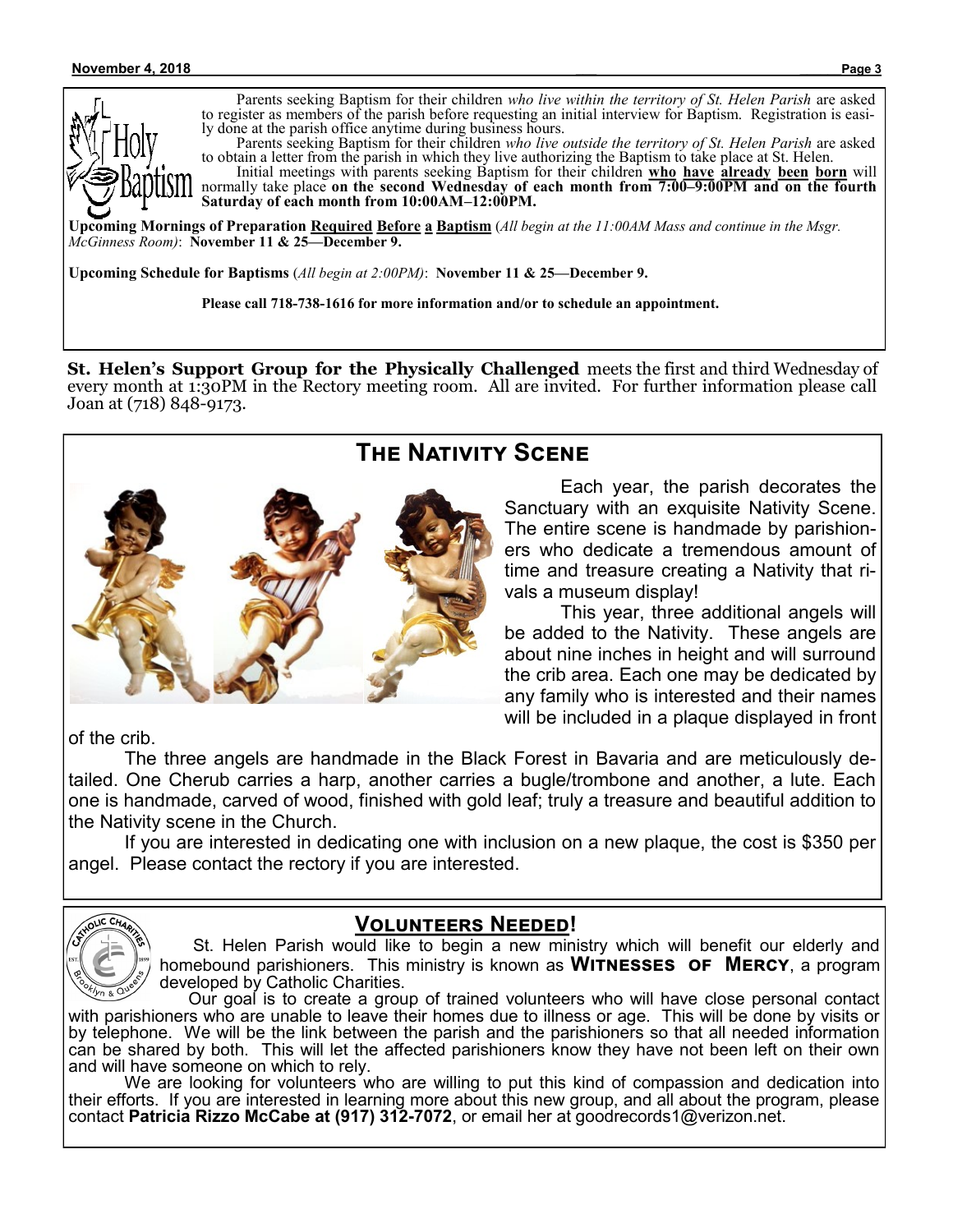